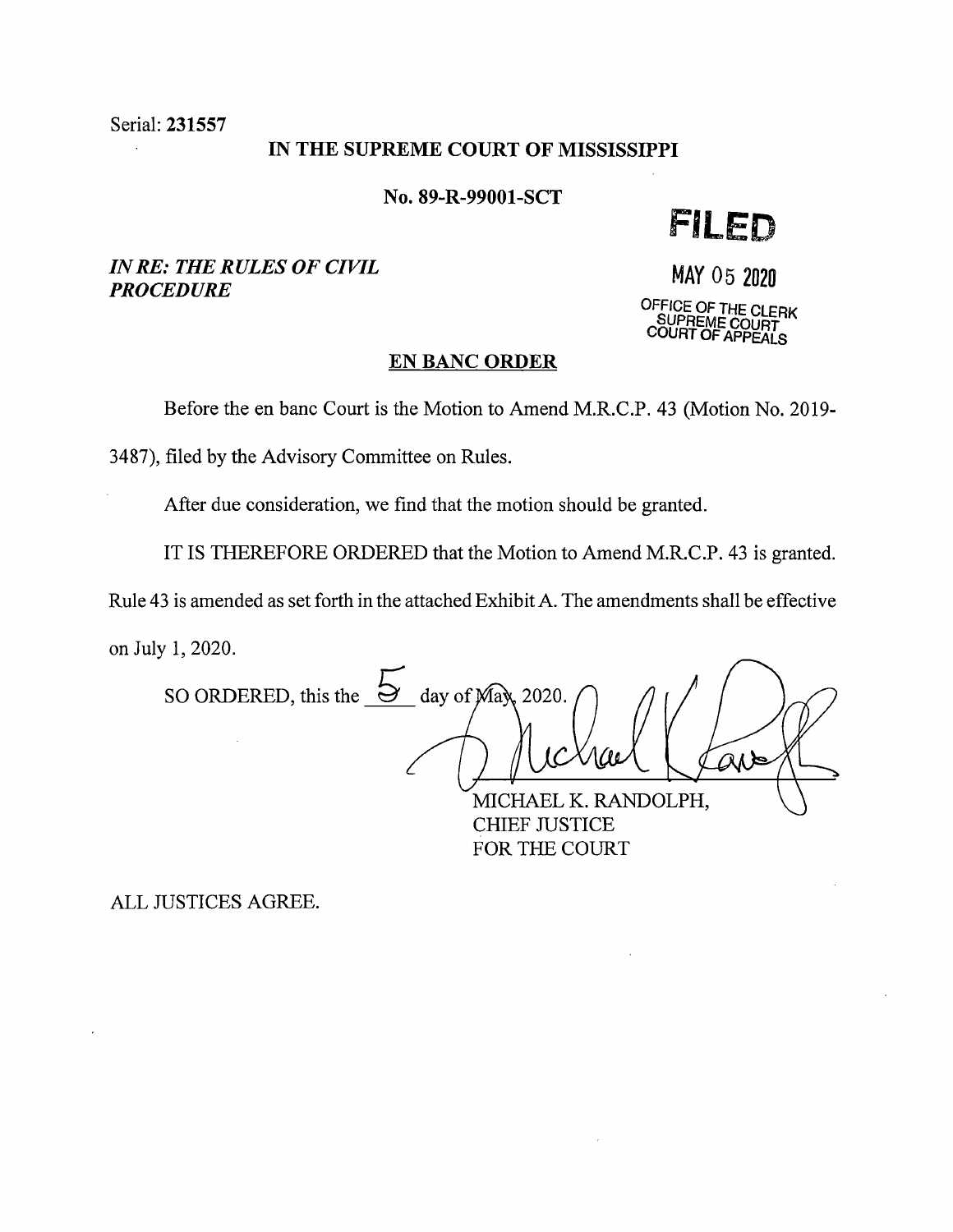#### EXHIBIT A

### **RULE 43. TAKING OF TESTIMONY**

**(a) Form and Admissibility.** In all trials the testimony of witnesses shall be taken orally in open court, unless otherwise provided by these rules or the Mississippi Rules of Evidence.

**(b) [Ab1 ogated]** 

**(c) [Ab1 ogated]** 

**(d) (b)** Affirmation in Lieu of Oath. Whenever under these rules an oath is required to be taken, a solemn affirmation may be accepted in lieu thereof.

*(e)* **(c) Evidence on Motions.** When a motion is based on facts not appearing of record the court may hear the matter on affidavits presented by the respective parties, but the court may direct that the matter be heard wholly or partly on oral testimony or depositions.

**ff)** (d) Interpreters. The court may appoint an interpreter of its own selection and may assess fix his reasonable compensation. The compensation shall be paid out of funds provided by law or by one or more of the parties as the court may direct and may be taxed ultimately as costs, in the discretion of the court. However, in the event and to the extent that such interpreters are required to be provided under the provisions of the Americans with Disabilities Act, 42 U.S. C. § 12131, *et seq.* or under rules or regulations promulgated pursuant thereto, such compensation and other costs of compliance shall be paid by the county in which the court sits, and shall not be taxed as costs.

(Amended effective January 10, 1986; amended June 5, 1997: amended effective July 1, 2020.]

### **Advisory Committee Historical Note**

Effective July 1, 2020, Rule 43 was amended to re-designate former Rule 43(d) [Affirmation in Lieu of Oath] as Rule 43(b); to re-designate former Rule 43(e) [Evidence on Motions] as Rule  $43(c)$ ; and to re-designate former Rule  $43(f)$  [Interpreters] as Rule  $43(d)$ .

Effective July 1, 1998, Rule 43(f) [Interpreters] was amended in regard to compliance with the Americans with Disabilities Act, 42 U.S.C. § 12131, et seq.

Effective January 10, 1986, Rule 43(a) was amended to provide.that testimony may be taken other than in open court, as provided by the Mississippi Rules of Evidence, and to